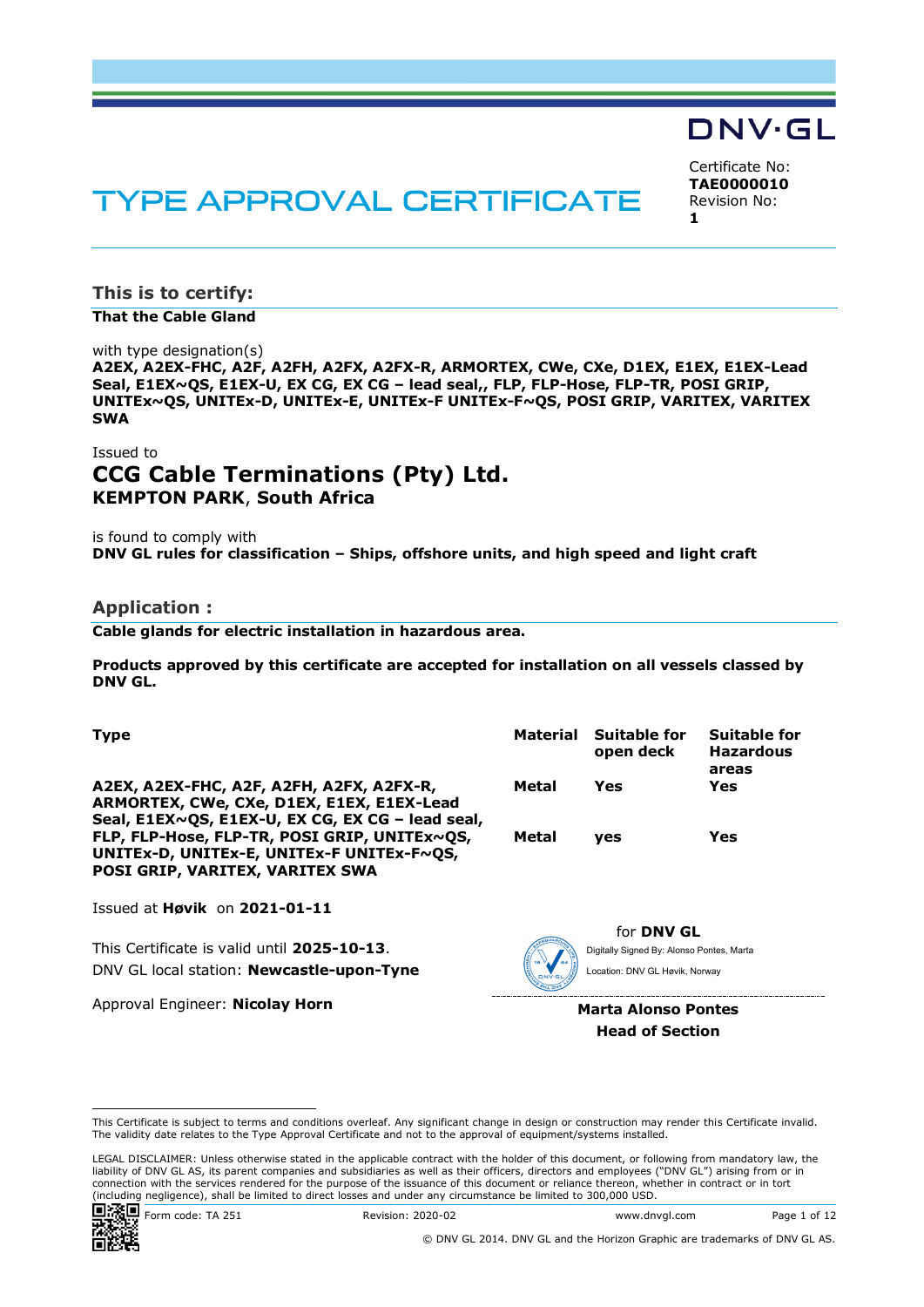### **Product description**

Cable glands for electric installation in hazardous area

| <b>Type</b>           | <b>A2EX ***</b>                                                                                                                                                                                                                                                                                   |
|-----------------------|---------------------------------------------------------------------------------------------------------------------------------------------------------------------------------------------------------------------------------------------------------------------------------------------------|
| Application           | The A2EX cable gland is used in explosive atmospheres to terminate<br>unarmoured cables into enclosures. It has an inner seal that seals<br>against the cable and a second seal that provides superior cable<br>retention. The A2EX cable gland is supplied with a sealing washer as<br>standard. |
| Design Specification  | IEC 62444                                                                                                                                                                                                                                                                                         |
| Certification         | IECEx, ATEX                                                                                                                                                                                                                                                                                       |
| Operating temperature | -60 $\degree$ C to +100 $\degree$ C (to +160 $\degree$ C with high temperature seals)                                                                                                                                                                                                             |
| Ingress protection    | IP66, IP67, IP68                                                                                                                                                                                                                                                                                  |
| Gland material        | Brass, nickel plated brass or stainless steel, aluminium                                                                                                                                                                                                                                          |
| Seal material         | Thermoset elastomer                                                                                                                                                                                                                                                                               |
| Gland sizes           | 16ss, 20ss, 20s, 20, 25s, 25, 32s, 32, 40s, 40, 50s, 50, 63s, 63, 75s,<br>75, 80, 90s, 90, 100, 110.                                                                                                                                                                                              |
| Data sheet            | 0536A2EX, GH210714                                                                                                                                                                                                                                                                                |
| Assembly drawing No.  | 0536-ASSY                                                                                                                                                                                                                                                                                         |
| Optional accessories  | Earth tag, locknut, serrated washer, shroud.                                                                                                                                                                                                                                                      |

| <b>Type</b>           | <b>A2EX-FHC ***</b>                                                                                                                                                                                                                                                                                                     |
|-----------------------|-------------------------------------------------------------------------------------------------------------------------------------------------------------------------------------------------------------------------------------------------------------------------------------------------------------------------|
| Application           | The A2EX cable gland is used in explosive atmospheres to terminate<br>unarmoured cables housed in conduit into enclosures. It has an inner<br>seal that seals against the cable and a second seal that provides<br>superior cable retention. The A2EX-FHC cable gland is supplied with a<br>sealing washer as standard. |
| Design Specification  | IEC 62444                                                                                                                                                                                                                                                                                                               |
| Certification         | IECEX, ATEX                                                                                                                                                                                                                                                                                                             |
| Operating temperature | -60 $\degree$ C to +100 $\degree$ C (to +160 $\degree$ C with high temperature seals)                                                                                                                                                                                                                                   |
| Ingress protection    | IP66, IP67, IP68                                                                                                                                                                                                                                                                                                        |
| Gland material        | Nickel plated brass.                                                                                                                                                                                                                                                                                                    |
| Seal material         | Thermoset elastomer                                                                                                                                                                                                                                                                                                     |
| Gland sizes           | 16ss, 20ss, 20s, 20, 25, 32, 40, 50, 63, 75.                                                                                                                                                                                                                                                                            |
| Data sheet            | 0537A2EXFHC, GH240214E                                                                                                                                                                                                                                                                                                  |
| Assembly drawing No.  | 0537-ASSY                                                                                                                                                                                                                                                                                                               |
| Optional accessories  | Earth tag, locknut, serrated washer, shroud.                                                                                                                                                                                                                                                                            |

| <b>Type</b>           | A2F                                                                    |
|-----------------------|------------------------------------------------------------------------|
| Application           | The A2F cable gland is used in explosive atmospheres to terminate      |
|                       | unarmoured cables into enclosures. The A2F cable gland is supplied     |
|                       | with a sealing washer as standard.                                     |
| Design Specification  | IEC 62444                                                              |
| Certification         | IECEx, ATEX                                                            |
| Operating temperature | -60°C to +100°C (to +160°C with high temperature seals)                |
| Ingress protection    | IP66, IP67, IP68                                                       |
| Gland material        | Brass, nickel plated brass or stainless steel                          |
| Seal material         | Thermoset elastomer                                                    |
| Gland sizes           | 16ss, 20ss, 20s, 20, 25s, 25, 32s, 32, 40s, 40, 50s, 50, 63s, 63, 75s, |
|                       | 75, 80, 90s, 90, 100, 110, 120, 130.                                   |
| Data sheet            | 0541A2F, GH130914E                                                     |
| Assembly drawing No.  | 0541-ASSY                                                              |
| Optional accessories  | Earth tag, locknut, serrated washer, shroud.                           |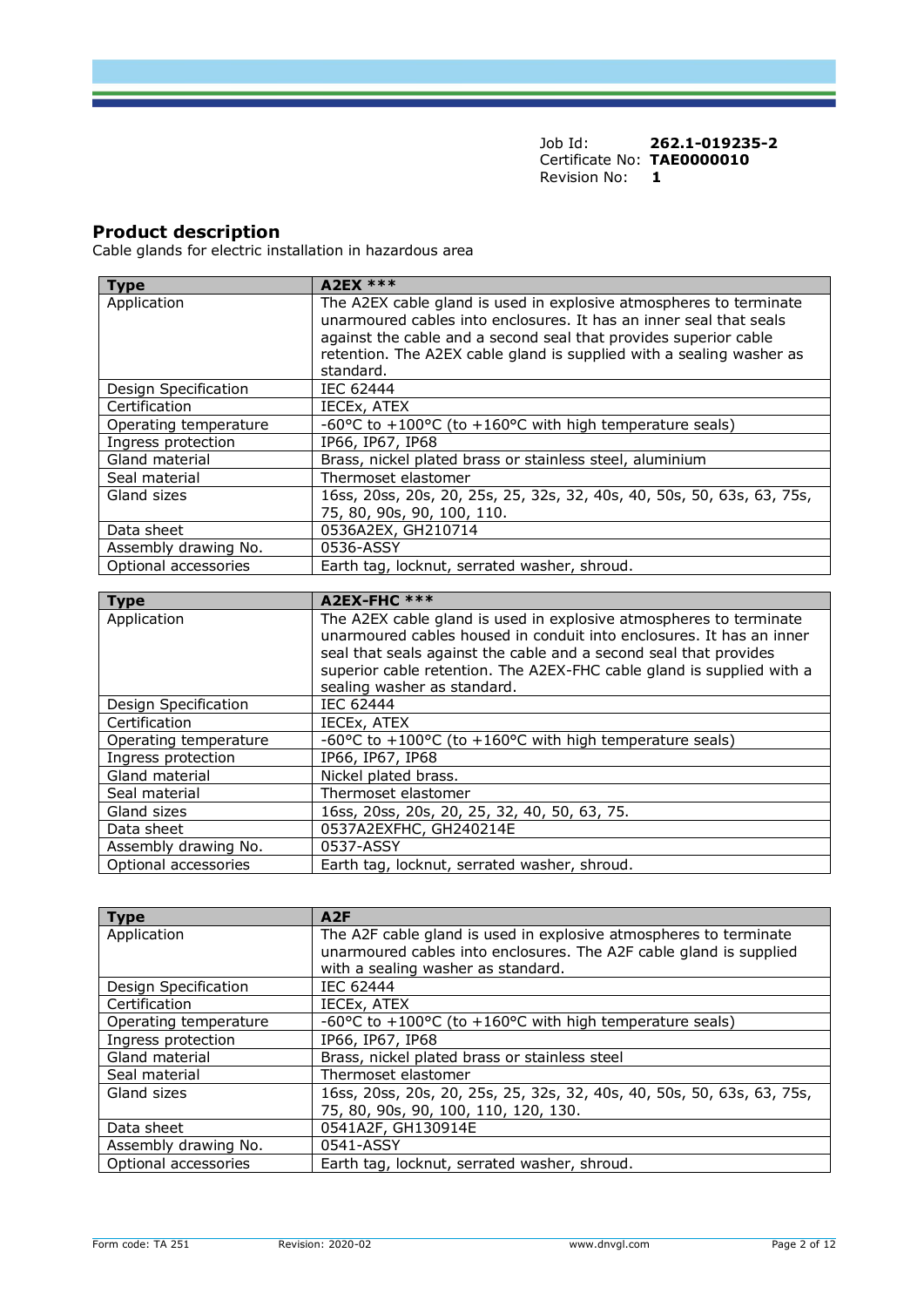| <b>Type</b>           | $A2F-H$                                                                               |
|-----------------------|---------------------------------------------------------------------------------------|
| Application           | The A2F-H cable gland is used in explosive atmospheres to terminate                   |
|                       | unarmoured cables into enclosures. It has an inner seal that seals                    |
|                       | against the cable, a second seal that provides superior cable retention               |
|                       | and a tail to which a hose can be connected to protect the cable. The                 |
|                       | A2F-H cable gland is supplied with a sealing washer as standard.                      |
| Design Specification  | IEC 62444                                                                             |
| Certification         | IECEX, ATEX                                                                           |
| Operating temperature | -60 $\degree$ C to +100 $\degree$ C (to +160 $\degree$ C with high temperature seals) |
| Ingress protection    | IP66, IP67, IP68                                                                      |
| Gland material        | Brass (marine grade nickel plated), Stainless Steel or Aluminium                      |
| Seal material         | Thermoset elastomer                                                                   |
| Gland sizes           | 16ss, 20ss, 20s, 20, 25s, 25, 32s, 32, 40s, 40, 50s, 50, 63s, 63, 75s,                |
|                       | 75, 80, 90s, 90, 100, 110, 120, 130.                                                  |
| Data sheet            | 0449A2FH_HMG140420                                                                    |
| Assembly drawing No.  | 0549-ASSY                                                                             |
| Optional accessories  | Earth tag, locknut, serrated washer, shroud.                                          |

| <b>Type</b>           | A <sub>2F</sub> x                                                                                                                                                                                                                                                                                                           |
|-----------------------|-----------------------------------------------------------------------------------------------------------------------------------------------------------------------------------------------------------------------------------------------------------------------------------------------------------------------------|
| Application           | The A2FX cable gland is a double-seal cable gland used in explosive<br>atmospheres to terminate unarmoured cables into enclosures. It has<br>an inner seal that seals against the cable and a second seal that<br>provides superior cable retention. The A2FX cable gland is supplied<br>with a sealing washer as standard. |
| Design Specification  | IEC 62444                                                                                                                                                                                                                                                                                                                   |
| Certification         | IECEX, ATEX                                                                                                                                                                                                                                                                                                                 |
| Operating temperature | -60 $\degree$ C to +100 $\degree$ C (to +160 $\degree$ C with high temperature seals)                                                                                                                                                                                                                                       |
| Ingress protection    | IP66, IP67, IP68                                                                                                                                                                                                                                                                                                            |
| Gland material        | Brass, nickel plated brass, stainless steel or aluminium                                                                                                                                                                                                                                                                    |
| Seal material         | Thermoset elastomer (silicone for high temperature seals)                                                                                                                                                                                                                                                                   |
| Gland sizes           | 16ss, 20ss, 20s, 20, 25s, 25, 32s, 32, 40s, 40, 50s, 50, 63s, 63, 75s,<br>75, 80, 90s, 90, 100, 110.                                                                                                                                                                                                                        |
| Data sheet            | 0542A2FX, GH160513E                                                                                                                                                                                                                                                                                                         |
| Assembly drawing No.  | 0542-NPT-ASSY                                                                                                                                                                                                                                                                                                               |
| Optional accessories  | Earth tag, locknut, serrated washer, shroud.                                                                                                                                                                                                                                                                                |

| <b>Type</b>           | A2FX-R                                                                                                                                                                                                                                                                                                                          |
|-----------------------|---------------------------------------------------------------------------------------------------------------------------------------------------------------------------------------------------------------------------------------------------------------------------------------------------------------------------------|
| Application           | The A2FX-R cable gland is a double-seal cable gland used in explosive<br>atmospheres to terminate unarmoured cables into enclosures. It has<br>an inner seal that seals against the cable and a second seal that<br>provides superior cable retention. The A2FX-R cable gland is supplied<br>with a sealing washer as standard. |
| Design Specification  | IEC 62444                                                                                                                                                                                                                                                                                                                       |
| Certification         | IECEx, ATEX                                                                                                                                                                                                                                                                                                                     |
| Operating temperature | -60°C to +100°C (to +160°C with high temperature seals)                                                                                                                                                                                                                                                                         |
| Ingress protection    | IP66, IP67, IP68                                                                                                                                                                                                                                                                                                                |
| Gland material        | Brass (marine grade nickel plated), Stainless steel or aluminium                                                                                                                                                                                                                                                                |
| Seal material         | Thermoset elastomer (silicone for high temperature seals)                                                                                                                                                                                                                                                                       |
| Gland sizes           | 16ss, 20ss, 20s, 20, 25s, 25, 32s, 32, 40s, 40, 50s, 50, 63s, 63, 75s,<br>75, 80, 90s, 90, 100, 115, 130                                                                                                                                                                                                                        |
| Data sheet            | 0577A2FXR_HMG140420E, Accessories AC230320                                                                                                                                                                                                                                                                                      |
| Assembly drawing No.  | 0577-R-ASSY                                                                                                                                                                                                                                                                                                                     |
| Optional accessories  | Earth tag, locknut, serrated washer, shroud.                                                                                                                                                                                                                                                                                    |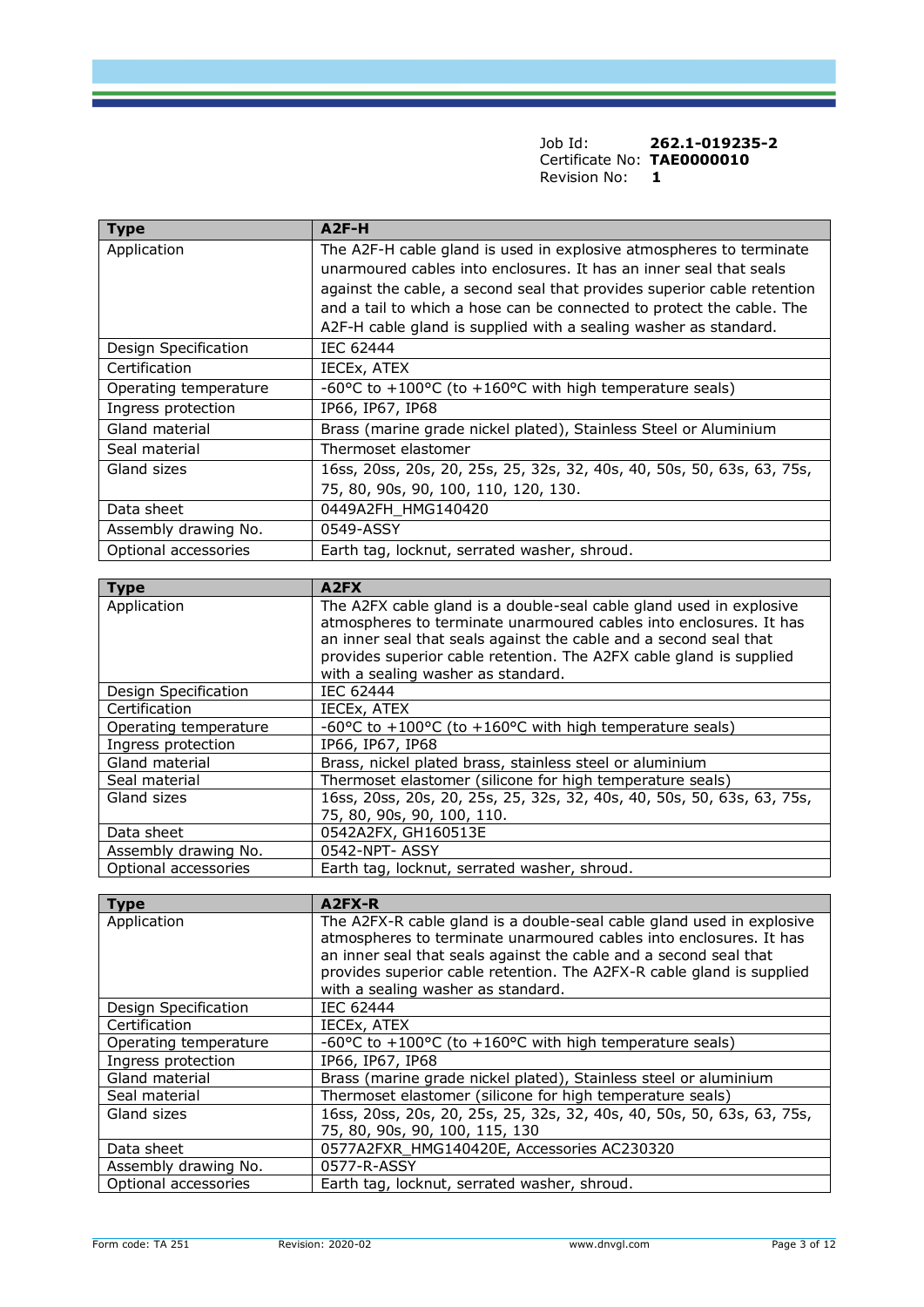| Job Id:                    | 262.1-019235-2 |
|----------------------------|----------------|
| Certificate No: TAE0000010 |                |
| Revision No:               |                |

| <b>Type</b>               | <b>ARMORTEX **</b>                                                |
|---------------------------|-------------------------------------------------------------------|
| Application               | The ARMORTEX cable gland is used in explosive atmospheres to      |
|                           | terminate SWA cables into enclosures. It has an inner seal that   |
|                           | seals against the cable bedding and a second seal that seals      |
|                           | against the outer sheath. The ARMORTEX cable gland is supplied    |
|                           | with a sealing washer as standard.                                |
| Design Specification      | <b>IEC 62444</b>                                                  |
| Certification             | IECEx, ATEX                                                       |
| Operating temperature     | -60°C to +100°C (to +160°C with high temperature seals)           |
| Ingress protection        | IP66, IP67, IP68                                                  |
| Gland material            | Brass (marine grade nickel plated), Stainless steel or aluminium  |
| Seal material             | Thermoset elastomer (silicone for high temperature seals)         |
| Gland sizes               | 16ss, 20ss, 20s, 20, 25s, 25, 32s, 32, 40s, 40, 50s, 50, 63s, 63, |
|                           | 75.                                                               |
| Data sheet                | 0522AmorTEx_HMG140420, Accessories AC230320                       |
| Assembly drawing No.      | 0522- ASSY                                                        |
| Optional accessories      | Earth tag, locknut, serrated washer, shroud.                      |
|                           |                                                                   |
|                           |                                                                   |
| <b>Type</b>               | <b>CWe</b>                                                        |
| Application               | The CWe cable gland is used in explosive atmospheres to terminate |
|                           | SWA cables into enclosures. It has a seal that acts against the   |
|                           | outer sheath of the cable. The CWe cable gland is supplied with a |
|                           | sealing washer as standard.                                       |
| Design Specification      | IEC 62444                                                         |
| Certification             | IECEx, ATEX                                                       |
| Operating temperature     | -60°C to +100°C (to +160°C with high temperature seals)           |
| <b>Ingress Protection</b> | IP66, IP67, IP68                                                  |
| <b>Gland Material</b>     | Brass (marine grade nickel plated), Stainless steel or aluminium  |
| Seal Material             | Thermoset elastomer (silicone for high temperature seals)         |
| Gland sizes               | 16ss, 20ss, 20s, 20, 25s, 25, 32s, 32, 40s, 40, 50s, 50, 63s, 63, |
|                           | <u>75s, 75, 80, 90s, 90, 100, 115, 130</u>                        |
| Data sheet                | 0557CWe_GH140420E, Accessories AC230320                           |
| Assembly drawing number   | 055700-16-055713<br>Earth tag, locknut, serrated washer, shroud.  |

| <b>Type</b>               | <b>CXe</b>                                                          |
|---------------------------|---------------------------------------------------------------------|
| Application               | The CXe cable gland is used to terminate braided cables into        |
|                           | enclosures. It has a seal that acts against the outer sheath of the |
|                           | cable. The CXe cable gland is supplied with a sealing washer as     |
|                           | standard.                                                           |
| Design Specification      | IEC 62444                                                           |
| Certification             | IECEX, ATEX                                                         |
| Operating temperature     | -60°C to +100°C (to +160°C with high temperature seals)             |
| <b>Ingress Protection</b> | IP66, IP67, IP68                                                    |
| <b>Gland Material</b>     | Brass (marine grade nickel plated), Stainless steel or aluminium    |
| Seal Material             | Thermoset elastomer (silicone for high temperature seals)           |
| Gland sizes               | 16ss, 20ss, 20s, 20, 25s, 25, 32s, 32, 40s, 40, 50s, 50, 63s, 63,   |
|                           | 75s, 75, 80, 90s, 90, 100, 115, 130                                 |
| Data sheet                | 0570CXe GH140420E, Accessories AC230320                             |
| Assembly drawing number   | 0570-ASSY                                                           |
| Optional accessories      | Earth tag, locknut, serrated washer, shroud.                        |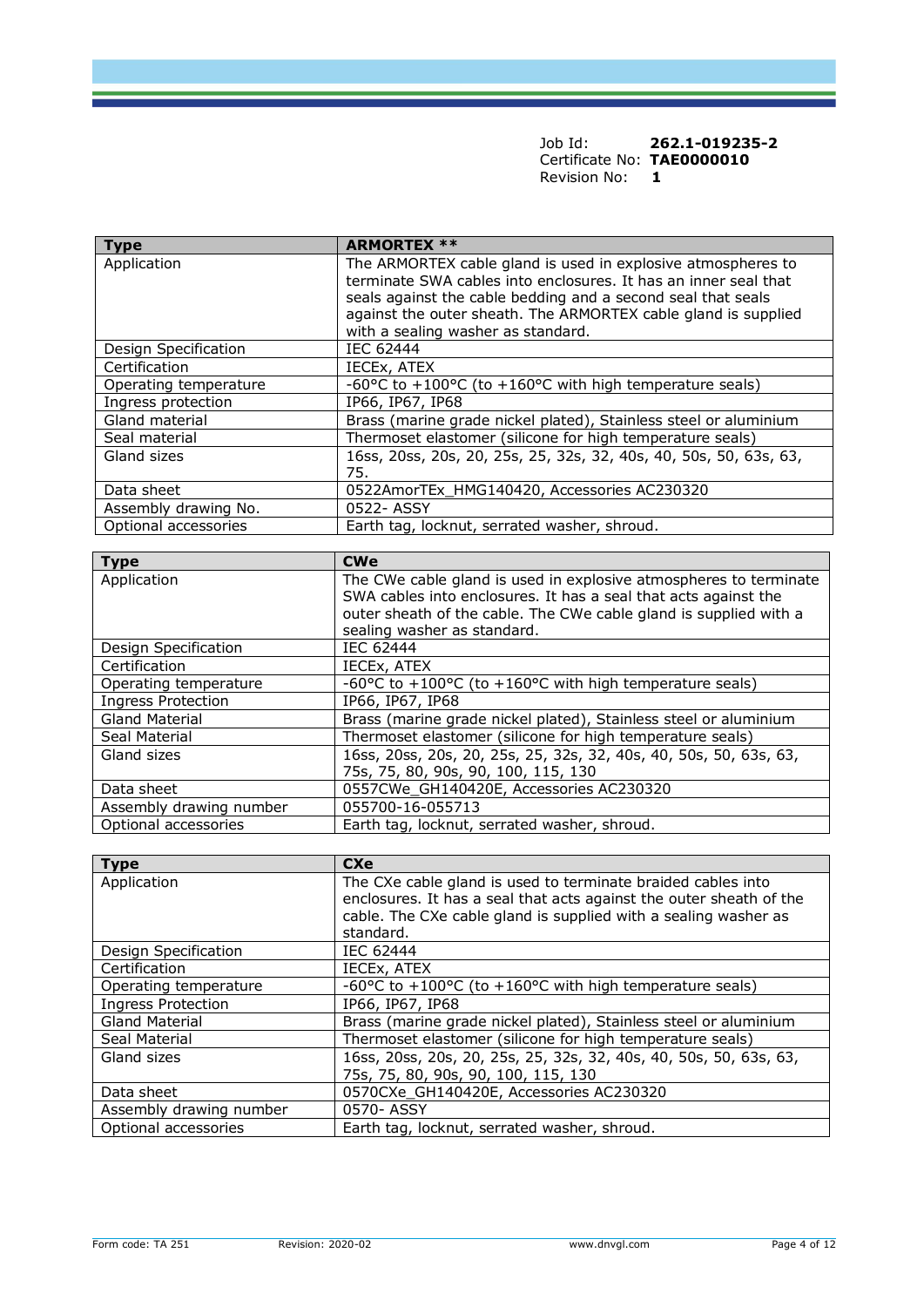| <b>Type</b>               | <b>D1EX **</b>                                                                                                                                                                                                                        |
|---------------------------|---------------------------------------------------------------------------------------------------------------------------------------------------------------------------------------------------------------------------------------|
| Application               | The D1EX cable gland is used in explosive atmosphere to terminate<br>SWA cables into enclosures. It has an inner seal that seals against the<br>cable bedding. The D1EX cable gland is supplied with a sealing washer<br>as standard. |
| Design Specification      | IEC 62444                                                                                                                                                                                                                             |
| Certification             | IECEX, ATEX                                                                                                                                                                                                                           |
| Operating temperature     | -60°C to +100°C (to +160°C with high temperature seals)                                                                                                                                                                               |
| <b>Ingress Protection</b> | IP66, IP67, IP68                                                                                                                                                                                                                      |
| <b>Gland Material</b>     | Brass (marine grade nickel plated), Stainless steel or aluminium                                                                                                                                                                      |
| Seal Material             | Thermoset elastomer (silicone for high temperature seals)                                                                                                                                                                             |
| Gland sizes               | 16ss, 20ss, 20s, 20, 25s, 25, 32s, 32, 40s, 40, 50s, 50, 63s, 63, 75s,<br>75, 80, 90s, 90, 100, 115, 130                                                                                                                              |
| Data sheet                | 0519D1EX GH100619, Accessories AC230320                                                                                                                                                                                               |
| Assembly drawing number   | 0519 - ASSY                                                                                                                                                                                                                           |
| Optional accessories      | Earth tag, locknut, serrated washer, shroud.                                                                                                                                                                                          |

| <b>Type</b>           | <b>E1EX **, ***</b>                                                    |
|-----------------------|------------------------------------------------------------------------|
| Application           | The E1EX cable gland is used in explosive atmospheres to terminate     |
|                       | SWA cables into enclosures. It has seals that act against the inner    |
|                       | bedding and outer sheath of the cable. The E1EX cable gland has a      |
|                       | deluge seal and is supplied with a sealing washer as standard.         |
| Design Specification  | IEC 62444                                                              |
| Certification         | IECEX, ATEX                                                            |
| Operating temperature | -60°C to +100°C (to +160°C with optional high temperature seals)       |
| Ingress protection    | IP66, IP67, IP68                                                       |
| Gland material        | Brass (marine grade nickel plated), Stainless Steel or Aluminium       |
| Seal material         | Thermoset elastomer (silicone for high temperature seal option)        |
| Gland sizes           | 16ss, 20ss, 20s, 20, 25s, 25, 32s, 32, 40s, 40, 50s, 50, 63s, 63, 75s, |
|                       | 75, 80, 90s, 90, 100, 115, 130                                         |
| Data sheet            | 0523E1EX GH140420E, Accessories AC230320                               |
| Assembly drawing No.  | 0523 - ASSY                                                            |
| Optional accessories  | Earth tag, locknut, serrated washer, pvc shroud.                       |

| <b>Type</b>               | <b>E1EX-Lead Seal</b>                                                                                                                                                                                                                                                                                                                                                 |
|---------------------------|-----------------------------------------------------------------------------------------------------------------------------------------------------------------------------------------------------------------------------------------------------------------------------------------------------------------------------------------------------------------------|
| Application               | The E1EX-Lead Seal cable gland is used in explosive atmospheres to<br>terminate SWA cables with lead inner bedding into enclosures. It has<br>an inner seal that act against the lead bedding and maintains<br>continuity plus a seal that acts on the outer sheath of the cable. The<br>E1EX-Lead Seal cable gland is supplied with a sealing washer as<br>standard. |
| Design Specification      | IEC 62444                                                                                                                                                                                                                                                                                                                                                             |
| Certification             | IECEX, ATEX                                                                                                                                                                                                                                                                                                                                                           |
| Operating temperature     | $-60^{\circ}$ C to $+100^{\circ}$ C                                                                                                                                                                                                                                                                                                                                   |
| <b>Ingress Protection</b> | IP66, IP67, IP68                                                                                                                                                                                                                                                                                                                                                      |
| <b>Gland Material</b>     | Brass (marine grade nickel plated), Stainless steel or aluminium                                                                                                                                                                                                                                                                                                      |
| Seal Material             | Inner seal - lead. Outer seal - thermoset elastomer                                                                                                                                                                                                                                                                                                                   |
| Gland sizes               | 16ss, 20ss, 20s, 20, 25s, 25, 32s, 32, 40s, 40, 50s, 50, 63s, 63, 75s,<br>75, 80, 90s, 90, 100, 115, 130                                                                                                                                                                                                                                                              |
| Data sheet                | 0523E1EXLS GH03091E, Accessories AC230320                                                                                                                                                                                                                                                                                                                             |
| Assembly drawing number   | 0523 LS - ASSY                                                                                                                                                                                                                                                                                                                                                        |
| Optional accessories      | Earth tag, locknut, serrated washer, shroud.                                                                                                                                                                                                                                                                                                                          |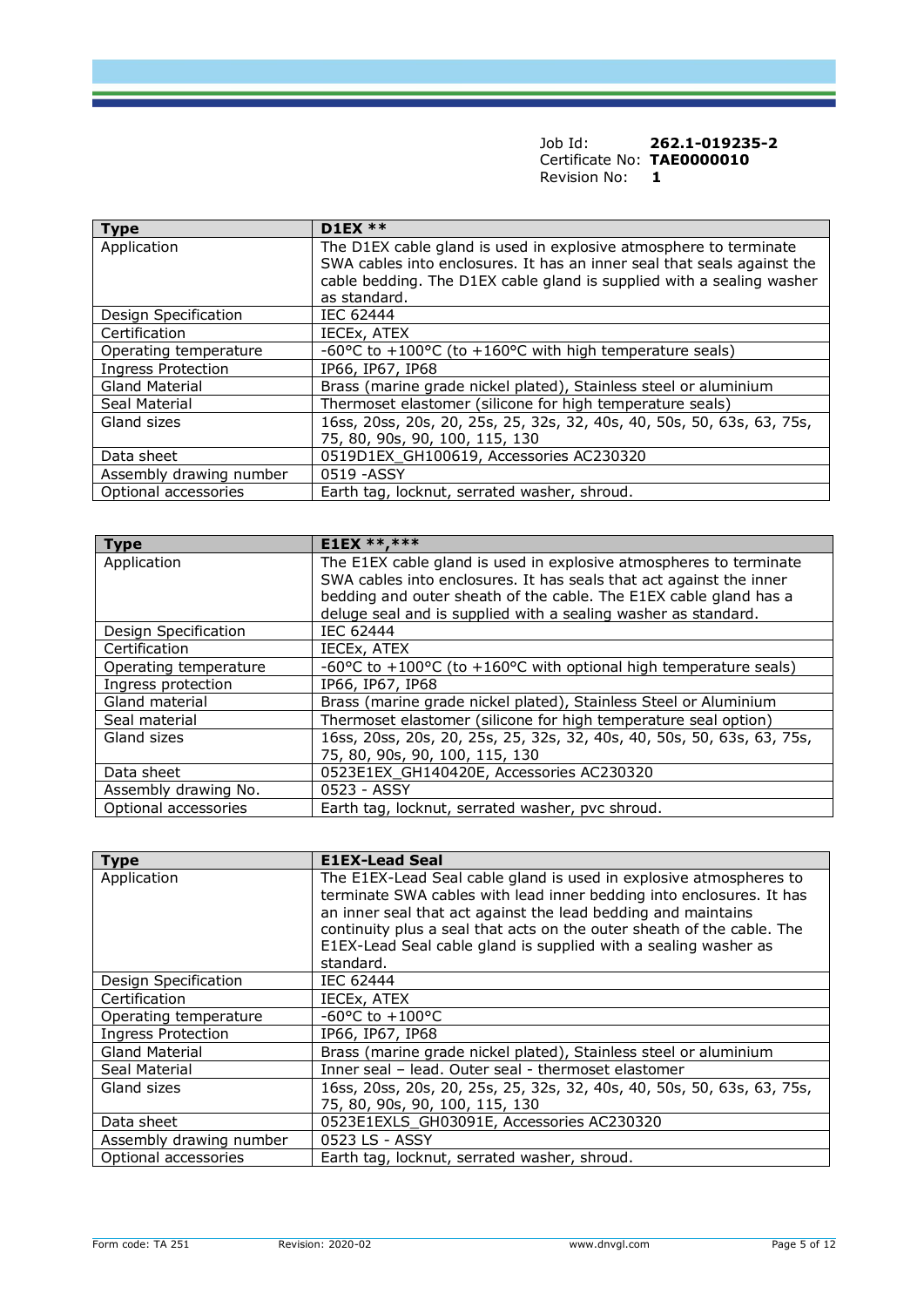| <b>Type</b>           | <b>E1EX-U ***</b>                                                                                                                                                                                                                                                                                           |
|-----------------------|-------------------------------------------------------------------------------------------------------------------------------------------------------------------------------------------------------------------------------------------------------------------------------------------------------------|
| Application           | The E1EX-U cable gland is used in explosive atmospheres to terminate<br>armoured cables or cables with braid or tape screens into enclosures.<br>It has seals that act against the inner bedding and outer sheath of the<br>cable. The E1EX-U cable gland is supplied with a sealing washer as<br>standard. |
| Design Specification  | IEC 62444                                                                                                                                                                                                                                                                                                   |
| Certification         | IECEX, ATEX                                                                                                                                                                                                                                                                                                 |
| Operating temperature | -60 $\degree$ C to +100 $\degree$ C (to +160 $\degree$ C with high temperature seals)                                                                                                                                                                                                                       |
| Ingress protection    | IP66, IP67, IP68                                                                                                                                                                                                                                                                                            |
| Gland material        | Brass (marine grade nickel plated), Stainless Steel or Aluminium                                                                                                                                                                                                                                            |
| Seal material         | Thermoset elastomer (silicone for high temperature seals)                                                                                                                                                                                                                                                   |
| Gland sizes           | 16ss, 20ss, 20ss, 20s, 20s, 20, 25s, 25, 32s, 32, 40s, 40, 50s, 50,<br>63s, 63, 75s, 75, 80, 90s, 90, 100.                                                                                                                                                                                                  |
| Data sheet            | GH050914E                                                                                                                                                                                                                                                                                                   |
| Assembly drawing No.  | 0571 - ASSY                                                                                                                                                                                                                                                                                                 |
| Optional accessories  | Earth tag, locknut, serrated washer, shroud.                                                                                                                                                                                                                                                                |

| <b>Type</b>           | <b>EX CG **, ***</b>                                                                                                                                                                                                                                                                                                                |
|-----------------------|-------------------------------------------------------------------------------------------------------------------------------------------------------------------------------------------------------------------------------------------------------------------------------------------------------------------------------------|
| Application           | The EX-CG cable gland is used in explosive atmospheres to terminate<br>armoured cables into enclosures. It has seals that act against the<br>inner bedding and the outer sheath of a cable. It is for use in highly<br>corrosive and / or wet environments. The EX-CG cable gland is<br>supplied with a sealing washer as standard. |
| Design Specification  | IEC 62444                                                                                                                                                                                                                                                                                                                           |
| Certification         | IECEX, ATEX                                                                                                                                                                                                                                                                                                                         |
| Operating temperature | $-20^{\circ}$ C to $+95^{\circ}$ C                                                                                                                                                                                                                                                                                                  |
| Ingress protection    | IP66, IP67 IP68                                                                                                                                                                                                                                                                                                                     |
| Gland material        | Nickel plated brass with a screw-on sheath made from PBT                                                                                                                                                                                                                                                                            |
| Seal material         | Thermoset elastomer                                                                                                                                                                                                                                                                                                                 |
| Gland sizes           | 16ss, 20ss, 20s, 20, 25s, 25, 32s, 32, 40s, 40, 50s, 50, 63s, 63, 75s,<br>75, 80, 90s, 90, 100.                                                                                                                                                                                                                                     |
| Data sheet            | GH070914                                                                                                                                                                                                                                                                                                                            |
| Assembly drawing No.  | 0547 - ASSY                                                                                                                                                                                                                                                                                                                         |
| Optional accessories  | Earth tag, locknut, serrated washer.                                                                                                                                                                                                                                                                                                |

| <b>Type</b>           | EX CG -LS (Lead Seal)                                                                                                                                                                                                                                                                                                                                                                                                        |
|-----------------------|------------------------------------------------------------------------------------------------------------------------------------------------------------------------------------------------------------------------------------------------------------------------------------------------------------------------------------------------------------------------------------------------------------------------------|
| Application           | The EX-CG Lead Seal cable gland is used in explosive atmospheres to<br>terminate armoured cables with lead inner bedding into enclosures. It<br>has an inner seal that act against the lead bedding and maintains<br>continuity plus a seal that acts on the outer sheath. The EX-CG Lead<br>Seal cable gland is for use in highly corrosive and / or wet<br>environments and is supplied with a sealing washer as standard. |
| Design Specification  | IEC 62444                                                                                                                                                                                                                                                                                                                                                                                                                    |
| Certification         | <b>ATEX</b>                                                                                                                                                                                                                                                                                                                                                                                                                  |
| Operating temperature | $-30^{\circ}$ C to $+180^{\circ}$ C                                                                                                                                                                                                                                                                                                                                                                                          |
| Ingress protection    | IP66, IP67 IP68                                                                                                                                                                                                                                                                                                                                                                                                              |
| Gland material        | Nickel plated brass with a screw-on sheath made from PBT                                                                                                                                                                                                                                                                                                                                                                     |
| Seal material         | Thermoset elastomer                                                                                                                                                                                                                                                                                                                                                                                                          |
| Gland sizes           | 16ss, 20ss, 20s, 20, 25s, 25, 32s, 32, 40s, 40, 50s, 50, 63s, 63, 75s.                                                                                                                                                                                                                                                                                                                                                       |
| Data sheet            | GH070914                                                                                                                                                                                                                                                                                                                                                                                                                     |
| Assembly drawing No.  | 0547 - ASSY                                                                                                                                                                                                                                                                                                                                                                                                                  |
| Optional accessories  | Earth tag, locknut, serrated washer.                                                                                                                                                                                                                                                                                                                                                                                         |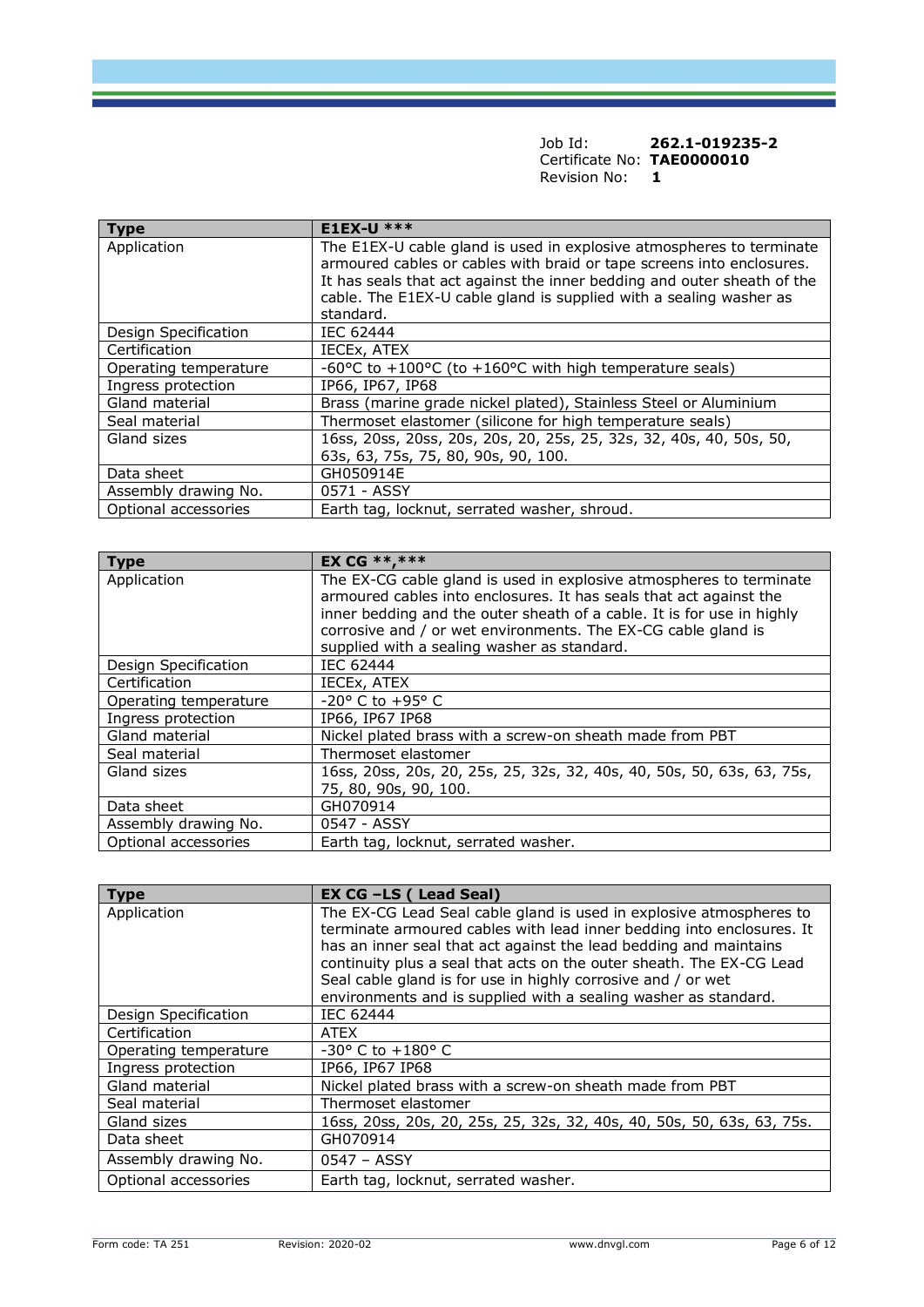| Job Id:                    | 262.1-019235-2 |
|----------------------------|----------------|
| Certificate No: TAE0000010 |                |
| Revision No:               |                |

| <b>Type</b>               | $FLP$ **                                                                                                                                                                                                                         |
|---------------------------|----------------------------------------------------------------------------------------------------------------------------------------------------------------------------------------------------------------------------------|
| Application               | The FLP cable gland is used in explosive atmospheres to terminate<br>armoured cables into enclosures. It has a seal that acts against the<br>cable sheath. The FLP cable gland is supplied with a sealing washer as<br>standard. |
| Design Specification      | IEC 62444                                                                                                                                                                                                                        |
| Certification             | IECEX, ATEX                                                                                                                                                                                                                      |
| Operating temperature     | -60°C to +100°C (to +160°C with high temperature seals)                                                                                                                                                                          |
| <b>Ingress Protection</b> | IP66, IP67, IP68                                                                                                                                                                                                                 |
| Gland Material            | Brass (marine grade nickel plated), Stainless steel or aluminium                                                                                                                                                                 |
| Seal Material             | Thermoset elastomer (silicone for high temperature seals)                                                                                                                                                                        |
| Gland sizes               | 16ss, 20ss, 20s, 20, 25s, 25, 32s, 32, 40s, 40, 50s, 50, 63s, 63, 75                                                                                                                                                             |
| Data sheet                | 0521FLP_HMG140420, Accessories AC230320                                                                                                                                                                                          |
| Assembly drawing number   | 0521-ASSY                                                                                                                                                                                                                        |
| Optional accessories      | Earth tag, locknut, serrated washer, shroud.                                                                                                                                                                                     |

| <b>Type</b>               | FLP-Hose **                                                                                                                                                                                                                                                                       |
|---------------------------|-----------------------------------------------------------------------------------------------------------------------------------------------------------------------------------------------------------------------------------------------------------------------------------|
| Application               | The FLP-Hose cable gland is used in explosive atmospheres to<br>terminate unarmoured cables into enclosures. It has a seal that acts<br>against the cable sheath and a tail to which a hose can be connected<br>to protect the cable. The FLP-Hose cable gland is supplied with a |
|                           | sealing washer as standard.                                                                                                                                                                                                                                                       |
| Design Specification      | <b>IEC 62444</b>                                                                                                                                                                                                                                                                  |
| Certification             | IECEX, ATEX                                                                                                                                                                                                                                                                       |
| Operating temperature     | -60 $\degree$ C to +100 $\degree$ C (to +160 $\degree$ C with high temperature seals)                                                                                                                                                                                             |
| <b>Ingress Protection</b> | IP66, IP67, IP68                                                                                                                                                                                                                                                                  |
| <b>Gland Material</b>     | Brass (marine grade nickel plated), Stainless steel or aluminium                                                                                                                                                                                                                  |
| Seal Material             | Thermoset elastomer (silicone for high temperature seals)                                                                                                                                                                                                                         |
| Gland sizes               | 16ss, 20ss, 20s, 20, 25s, 25, 32s, 32, 40s, 40, 50s, 50, 63s, 63, 75                                                                                                                                                                                                              |
| Data sheet                | 0527FLPHOSE HMG140420, Accessories AC230320                                                                                                                                                                                                                                       |
| Assembly drawing number   | 0527- HOSE ASS                                                                                                                                                                                                                                                                    |
| Optional accessories      | Earth tag, locknut, serrated washer, shroud.                                                                                                                                                                                                                                      |

| <b>Type</b>               | $FLP-TR$ **                                                                                                                                                                                                                                                                                           |
|---------------------------|-------------------------------------------------------------------------------------------------------------------------------------------------------------------------------------------------------------------------------------------------------------------------------------------------------|
| Application               | The FLP-TR cable gland is used in explosive atmospheres to<br>terminate unarmoured cables into enclosures. It has a seal that seals<br>against the cable sheath and a second seal that provides superior<br>cable retention. The FLP-TR cable gland is supplied with a sealing<br>washer as standard. |
| Design Specification      | IEC 62444                                                                                                                                                                                                                                                                                             |
| Certification             | IECEX, ATEX                                                                                                                                                                                                                                                                                           |
| Operating temperature     | -60°C to +100°C (to +160°C with high temperature seals)                                                                                                                                                                                                                                               |
| <b>Ingress Protection</b> | IP66, IP67, IP68                                                                                                                                                                                                                                                                                      |
| <b>Gland Material</b>     | Brass (marine grade nickel plated), Stainless steel or aluminium                                                                                                                                                                                                                                      |
| Seal Material             | Thermoset elastomer (silicone for high temperature seals)                                                                                                                                                                                                                                             |
| Gland sizes               | 16ss, 20ss, 20s, 20, 25s, 25, 32s, 32, 40s, 40, 50s, 50, 63s, 63, 75                                                                                                                                                                                                                                  |
| Data sheet                | 0524FLPTR HMG140420, Accessories AC230320                                                                                                                                                                                                                                                             |
| Assembly drawing number   | 0524-ASSY                                                                                                                                                                                                                                                                                             |
| Optional accessories      | Earth tag, locknut, serrated washer, shroud.                                                                                                                                                                                                                                                          |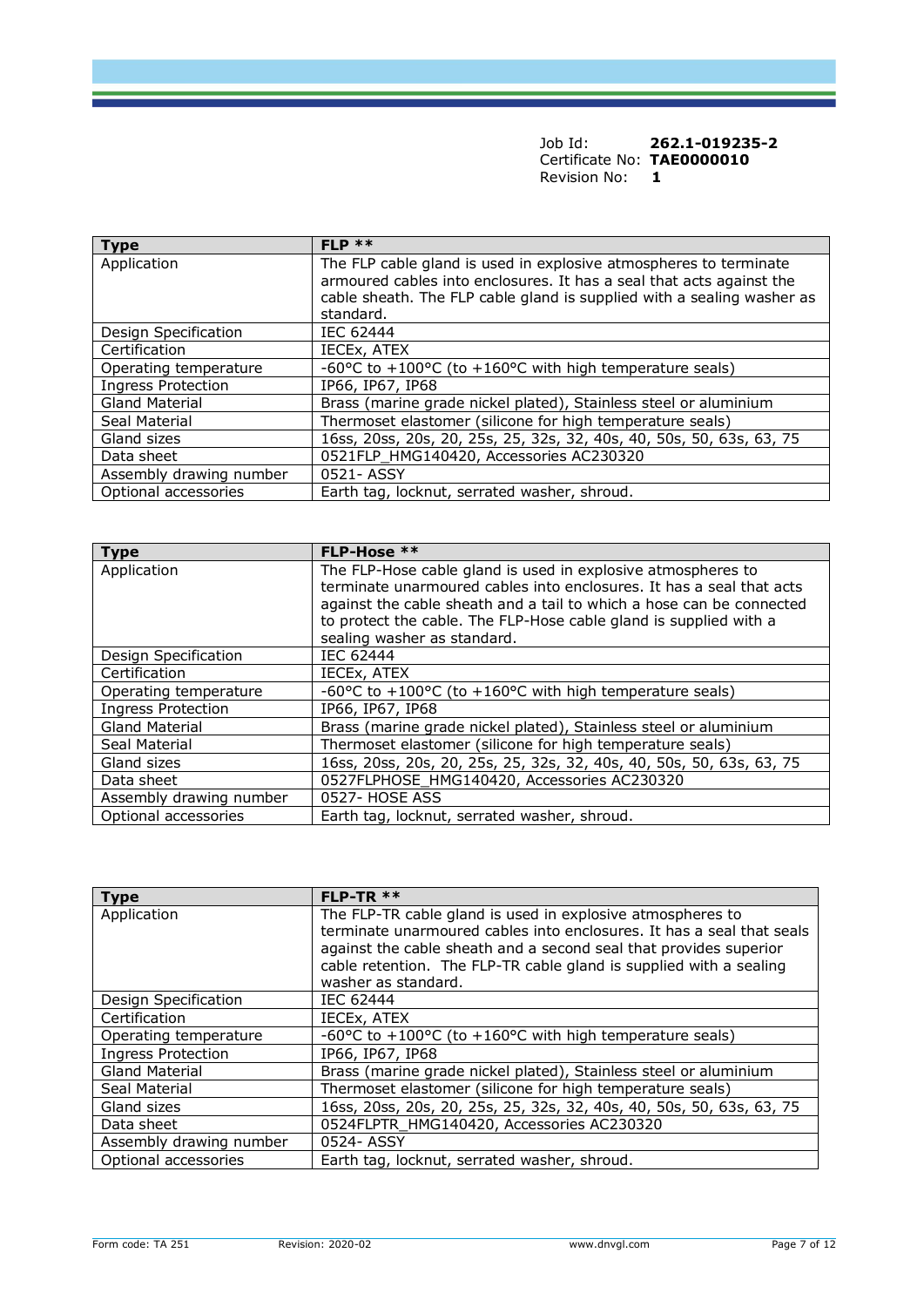| <b>Type</b>           | <b>POSI GRIP **</b>                                                  |
|-----------------------|----------------------------------------------------------------------|
| Application           | The POSI GRIP cable gland is used in highly corrosive explosive      |
|                       | atmospheres to terminate unarmoured cables into enclosures. The      |
|                       | POSI GRIP cable gland is supplied with a sealing washer as standard. |
| Design Specification  | <b>IEC 62444</b>                                                     |
| Certification         | <b>ATEX</b>                                                          |
| Operating temperature | $-20$ ° C to $+95$ ° C                                               |
| Ingress protection    | IP66, IP67 IP68                                                      |
| Gland material        | Brass encapsulated in glass reinforced polyester (PBT).              |
| Seal material         | Thermoset elastomer                                                  |
| Gland sizes           | 20ss, 20s, 20, 25, 32, 40, 50, 63, 75, 80, 90, 100, 110              |
| Data sheet            | GH250414                                                             |
| Assembly drawing No.  | 0545 - ASSY                                                          |
| Optional accessories  | Earth tag, locknut, serrated washer.                                 |

| <b>Type</b>               | UNITEX~QS $*$                                                                                                                                                                                                                                                                                                                                                                          |
|---------------------------|----------------------------------------------------------------------------------------------------------------------------------------------------------------------------------------------------------------------------------------------------------------------------------------------------------------------------------------------------------------------------------------|
| Application               | The UNITE $x \sim QS$ barrier cable gland is used in explosive atmospheres<br>to terminate cables with braid or SWA armours into enclosures. It<br>uses a liquid resin barrier material to seal against the conductors and<br>a standard seal that acts against the outer sheath. The UNITEx~QS<br>cable gland has a deluge seal and is supplied with a sealing washer as<br>standard. |
| Design Specification      | IEC 62444                                                                                                                                                                                                                                                                                                                                                                              |
| Certification             | IECEX, ATEX                                                                                                                                                                                                                                                                                                                                                                            |
| Operating temperature     | -50°C to +100°C (to +120°C with high temperature seals)                                                                                                                                                                                                                                                                                                                                |
| <b>Ingress Protection</b> | IP66, IP67, IP68                                                                                                                                                                                                                                                                                                                                                                       |
| <b>Gland Material</b>     | Brass (marine grade nickel plated), Stainless steel or aluminium                                                                                                                                                                                                                                                                                                                       |
| Seal Material             | Thermoset elastomer (silicone for high temperature seals)                                                                                                                                                                                                                                                                                                                              |
| Gland sizes               | 16ss, 20ss, 20s, 20, 25s, 25, 32s, 32, 40s, 40, 50s, 50, 63s, 63, 75s,<br>75, 80, 90s, 90, 100, 115, 130                                                                                                                                                                                                                                                                               |
| Data sheet                | 0559UNITExQS_G090318E, Accessories AC230320                                                                                                                                                                                                                                                                                                                                            |
| Assembly drawing number   | 0559-ASSY                                                                                                                                                                                                                                                                                                                                                                              |
| Optional accessories      | Earth tag, locknut, serrated washer, shroud.                                                                                                                                                                                                                                                                                                                                           |

| <b>Type</b>               | <b>UNITEx-D</b>                                                                                                                                                                                                                                                                                      |
|---------------------------|------------------------------------------------------------------------------------------------------------------------------------------------------------------------------------------------------------------------------------------------------------------------------------------------------|
| Application               | The UNITEx-D cable gland is used in explosive atmospheres to<br>terminate cables with braid or SWA armours into enclosures. It has<br>seals that act against the cable bedding and outer sheath. The<br>UNITEx-D cable gland has a deluge seal and is supplied with a<br>sealing washer as standard. |
| Design Specification      | IEC 62444                                                                                                                                                                                                                                                                                            |
| Certification             | IECEx, ATEX & others                                                                                                                                                                                                                                                                                 |
| Operating temperature     | -60°C to +100°C (to +160°C with high temperature seals)                                                                                                                                                                                                                                              |
| <b>Ingress Protection</b> | IP66, IP67, IP68                                                                                                                                                                                                                                                                                     |
| <b>Gland Material</b>     | Brass (marine grade nickel plated), Stainless steel or aluminium                                                                                                                                                                                                                                     |
| Seal Material             | Thermoset elastomer (silicone for high temperature seals)                                                                                                                                                                                                                                            |
| Gland sizes               | 16ss, 20ss, 20s, 20, 25s, 25, 32s, 32, 40s, 40, 50s, 50, 63s, 63,<br>75s, 75, 80, 90s, 90, 100, 115, 130                                                                                                                                                                                             |
| Data sheet                | 0554UNITEX_D_GH290620E, Accessories AC230320                                                                                                                                                                                                                                                         |
| Assembly drawing number   | 0554-ASSY                                                                                                                                                                                                                                                                                            |
| Optional accessories      | Earth tag, locknut, serrated washer, shroud.                                                                                                                                                                                                                                                         |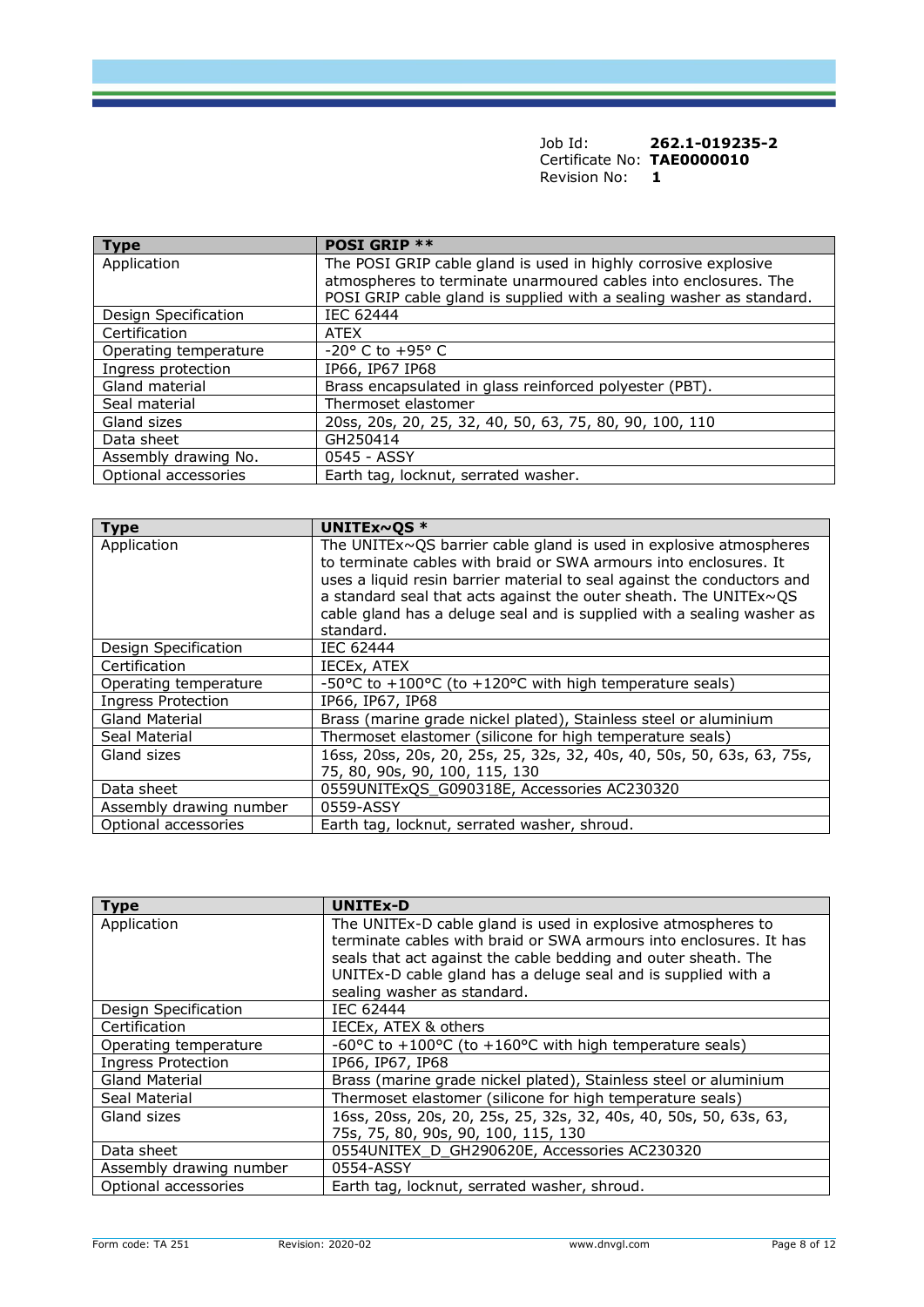| Job Id:                    | 262.1-019235-2 |
|----------------------------|----------------|
| Certificate No: TAE0000010 |                |
| Revision No:               |                |

| <b>Type</b>               | <b>UNITEx-E</b>                                                                                                                                                                                                                                                                                                                                                                                                  |
|---------------------------|------------------------------------------------------------------------------------------------------------------------------------------------------------------------------------------------------------------------------------------------------------------------------------------------------------------------------------------------------------------------------------------------------------------|
| Application               | The UNITEx-E cable gland is used in explosive atmospheres to<br>terminate cables with braid or SWA armours into enclosures. It has<br>an IP only seal that acts against the cable bedding and a standard<br>seal that acts against the outer sheath. The UNITEx-E cable gland<br>has a deluge seal and is supplied with a sealing washer as standard.<br>It is suitable for use with cables at risk of coldflow. |
| Design Specification      | IEC 62444                                                                                                                                                                                                                                                                                                                                                                                                        |
| Certification             | IECEX, ATEX                                                                                                                                                                                                                                                                                                                                                                                                      |
| Operating temperature     | $-60^{\circ}$ C to $+100^{\circ}$ C                                                                                                                                                                                                                                                                                                                                                                              |
| <b>Ingress Protection</b> | IP66, IP67, IP68                                                                                                                                                                                                                                                                                                                                                                                                 |
| <b>Gland Material</b>     | Brass (marine grade nickel plated), Stainless steel                                                                                                                                                                                                                                                                                                                                                              |
| Seal Material             | Thermoset elastomer                                                                                                                                                                                                                                                                                                                                                                                              |
| Gland sizes               | 16ss, 20ss, 20s, 20, 25s, 25, 32s, 32, 40s, 40, 50s, 50, 63s, 63,<br>75s, 75, 80, 90s, 90, 100, 115, 130                                                                                                                                                                                                                                                                                                         |
| Data sheet                | 0591UNITEx_GH030918E, Accessories AC230320                                                                                                                                                                                                                                                                                                                                                                       |
| Assembly drawing number   | 0591-ASSY                                                                                                                                                                                                                                                                                                                                                                                                        |
| Optional accessories      | Earth tag, locknut, serrated washer, shroud.                                                                                                                                                                                                                                                                                                                                                                     |

| <b>Type</b>               | <b>UNITEx-F</b>                                                       |
|---------------------------|-----------------------------------------------------------------------|
| Application               | The UNITEx-F cable gland is used to terminate cables with braid or    |
|                           | SWA armours into enclosures. It has an IP only seal that acts against |
|                           | the cable bedding and a standard seal that acts against the outer     |
|                           | sheath. The UNITEx-F cable gland has a deluge seal and is supplied    |
|                           | with a sealing washer as standard. It is suitable for use with cables |
|                           | at risk of coldflow.                                                  |
| Design Specification      | IEC 62444                                                             |
| Certification             | IECEX, ATEX                                                           |
| Operating temperature     | $-60^{\circ}$ C to $+100^{\circ}$ C                                   |
| <b>Ingress Protection</b> | IP66, IP67, IP68                                                      |
| <b>Gland Material</b>     | Brass (marine grade nickel plated), Stainless steel or aluminium      |
| Seal Material             | Thermoset elastomer                                                   |
| Gland sizes               | 16ss, 20ss, 20s, 20, 25s, 25, 32s, 32, 40s, 40, 50s, 50, 63s, 63,     |
|                           | 75s, 75, 80, 90s, 90, 100, 115, 130                                   |
| Data sheet                | 0510UNITExF_OSM250719NA, Accessories AC230320                         |
| Assembly drawing number   | 0510-ASSY                                                             |
| Optional accessories      | Earth tag, locknut, serrated washer, shroud.                          |

| <b>Type</b>               | UNITEx-F~OS *                                                                                                                                                                                                                                                                                                                                          |
|---------------------------|--------------------------------------------------------------------------------------------------------------------------------------------------------------------------------------------------------------------------------------------------------------------------------------------------------------------------------------------------------|
| Application               | The UNITEx-F~QS barrier cable gland is used to terminate cables with<br>braid or SWA armours into enclosures. It uses a liquid resin barrier<br>material to seal against the conductors and a standard seal that acts<br>against the outer sheath. The UNITEx-F~QS cable gland has a deluge<br>seal and is supplied with a sealing washer as standard. |
| Design Specification      | IEC 62444                                                                                                                                                                                                                                                                                                                                              |
| Certification             | IECEX, ATEX                                                                                                                                                                                                                                                                                                                                            |
| Operating temperature     | $-60^{\circ}$ C to $+100^{\circ}$ C                                                                                                                                                                                                                                                                                                                    |
| <b>Ingress Protection</b> | IP66, IP67, IP68                                                                                                                                                                                                                                                                                                                                       |
| <b>Gland Material</b>     | Brass (marine grade nickel plated), Stainless steel or aluminium                                                                                                                                                                                                                                                                                       |
| Seal Material             | Thermoset elastomer                                                                                                                                                                                                                                                                                                                                    |
| Gland sizes               | 16ss, 20ss, 20s, 20, 25s, 25, 32s, 32, 40s, 40, 50s, 50, 63s, 63, 75s,<br>75, 80, 90s, 90, 100, 115, 130                                                                                                                                                                                                                                               |
| Data sheet                | 0587UNITExF QSTXOSM240719NA, Accessories AC230320                                                                                                                                                                                                                                                                                                      |
| Assembly drawing number   | 0587-ASSY                                                                                                                                                                                                                                                                                                                                              |
| Optional accessories      | Earth tag, locknut, serrated washer, pvc shroud.                                                                                                                                                                                                                                                                                                       |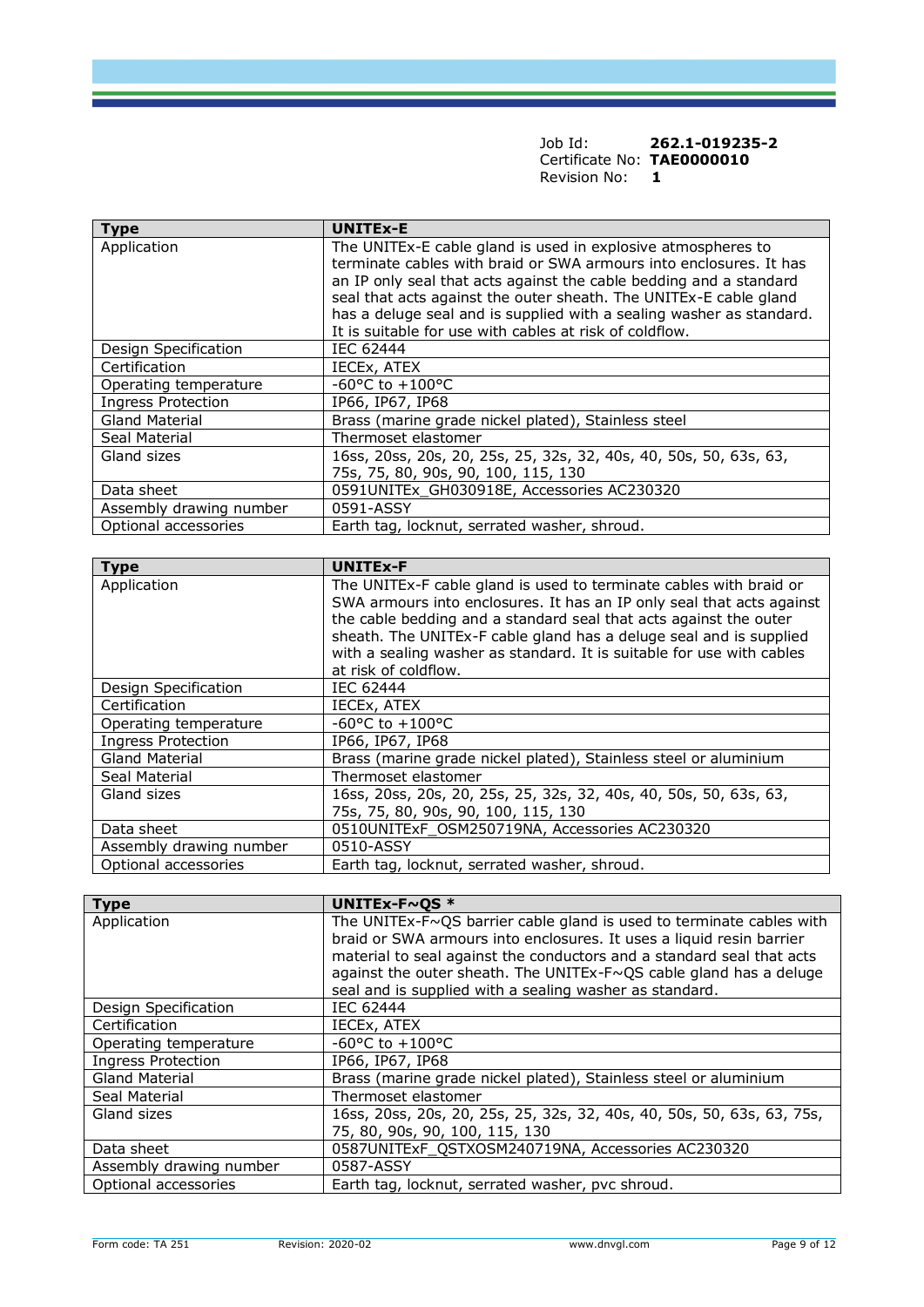Job Id: **262.1-019235-2** Certificate No: **TAE0000010** Revision No: **1**

| <b>Type</b>           | <b>VARITEX</b>                                                                                                                                                                                                                                                          |
|-----------------------|-------------------------------------------------------------------------------------------------------------------------------------------------------------------------------------------------------------------------------------------------------------------------|
| Application           | The VARITEX cable gland is used in explosive atmospheres to<br>terminate copper tape sheathed (VSD) cables into enclosures. It has<br>a seal that acts against the outer sheath of the cable. The VARITEX<br>cable gland is supplied with a sealing washer as standard. |
| Design Specification  | <b>IEC 62444</b>                                                                                                                                                                                                                                                        |
| Certification         | IECEX, ATEX                                                                                                                                                                                                                                                             |
| Operating temperature | $-60^{\circ}$ C to $+100^{\circ}$ C                                                                                                                                                                                                                                     |
| Ingress protection    | IP66, IP67 IP68                                                                                                                                                                                                                                                         |
| Gland material        | Nickel plated brass or stainless steel                                                                                                                                                                                                                                  |
| Seal material         | Thermoset elastomer                                                                                                                                                                                                                                                     |
| Gland sizes           | 20s, 20, 20, 25s, 25, 32s, 32, 40s, 40, 50s, 50, 63s, 63, 63L, 75.                                                                                                                                                                                                      |
| Data sheet            | GH270214                                                                                                                                                                                                                                                                |
| Assembly drawing No.  | $0531 - 0 - 053107$                                                                                                                                                                                                                                                     |
| Optional accessories  | Earth tag, locknut, serrated washer, shroud.                                                                                                                                                                                                                            |

| <b>Type</b>               | <b>VARITEX-SWA</b>                                                |
|---------------------------|-------------------------------------------------------------------|
| Application               | The VARITEX-SWA (VRTX-SWA) cable gland is used in explosive       |
|                           | atmospheres to terminate copper sheathed (VSD) cables with SWA    |
|                           | armours into enclosures. It has seals that act against the cable  |
|                           | bedding and outer sheath. The (VRTX-SWA) cable gland is supplied  |
|                           | with a sealing washer as standard.                                |
| Design Specification      | IEC 62444                                                         |
| Certification             | IECEX, ATEX                                                       |
| Operating temperature     | $-60^{\circ}$ C to $+100^{\circ}$ C                               |
| <b>Ingress Protection</b> | IP66, IP67, IP68                                                  |
| Gland Material            | Brass (marine grade nickel plated), Stainless steel or aluminium  |
| Seal Material             | Thermoset elastomer                                               |
| Gland sizes               | 20s, 20, 25s, 25, 32s, 32, 40s, 40, 50s, 50, 63s, 63, 63L, 75, 80 |
| Data sheet                | 0531VariT EMC100619, Accessories AC230320                         |
| Assembly drawing number   | 0531-0 - 053107 - SWA                                             |
| Optional accessories      | Earth tag, locknut, serrated washer, shroud.                      |

'\*' Glands also available in the following options:-

(VX) – 'Vortex' glands include a coloured resin barrier material.

'\*\*' Glands also additionally available in the following options:-

(QS) – 'Quickstop' glands include a resin barrier material.

'\*\*\*' Glands also additionally available in the following options:- (VS) – fitted with an internal contact disc for use with copper tape (Variable Speed Drive) or lead sheathed cables.

(Note that for the (QS) and (VX) variants the minimum temperature is -50°C and the maximum is  $100^{\circ}$ C).

Variants of the products listed in this certificate where the core functions and protection systems are unchanged are also covered by the certificate.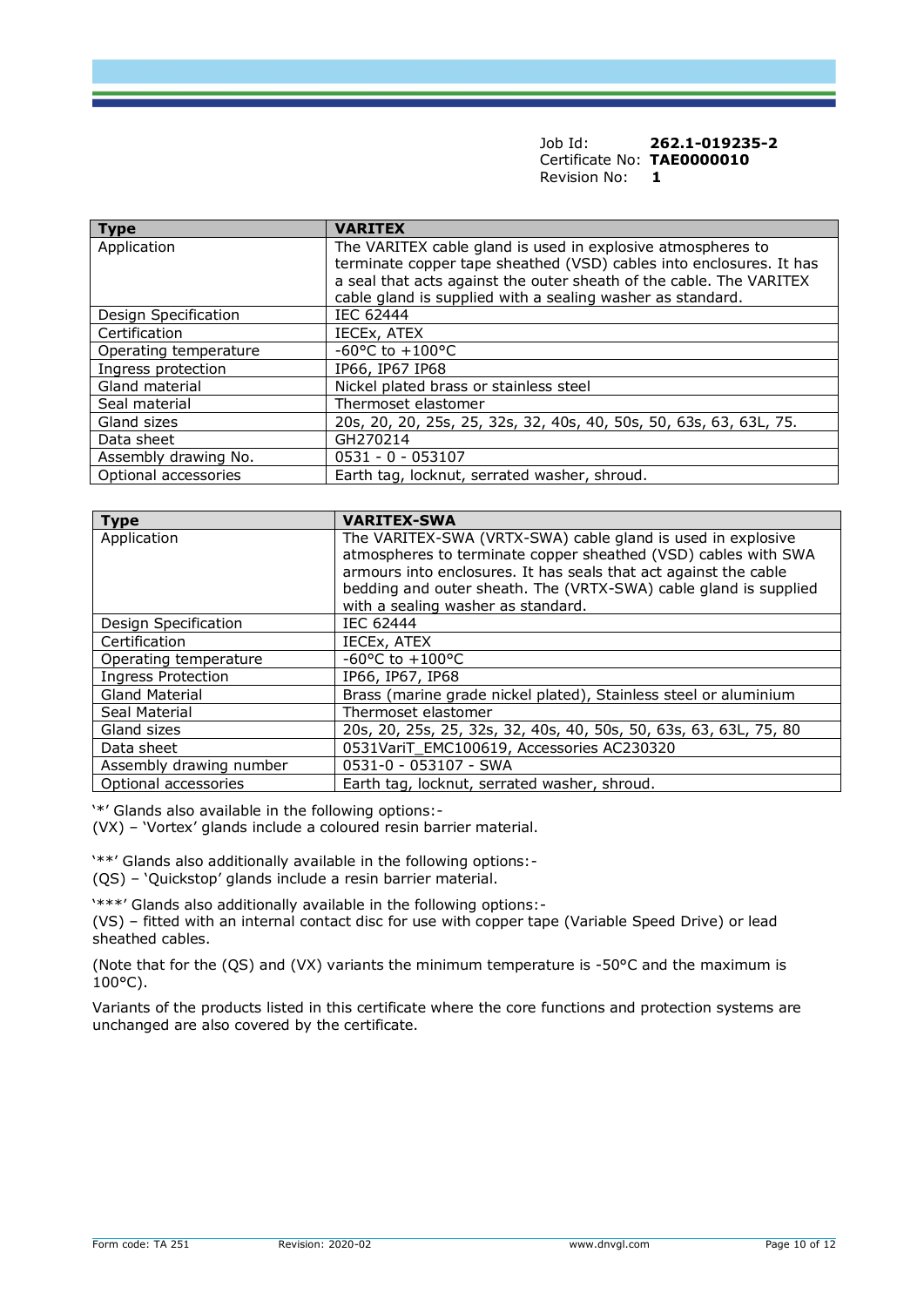Job Id: **262.1-019235-2** Certificate No: **TAE0000010** Revision No: **1**

| <b>Optional accessories</b> | Adaptors, reducers, unions, couplers, breather drains, plugs for                                                                                                                                                                                                                                                                                                                                                                                                                                                                                                                                                                                                                                                                                                                                                                           |
|-----------------------------|--------------------------------------------------------------------------------------------------------------------------------------------------------------------------------------------------------------------------------------------------------------------------------------------------------------------------------------------------------------------------------------------------------------------------------------------------------------------------------------------------------------------------------------------------------------------------------------------------------------------------------------------------------------------------------------------------------------------------------------------------------------------------------------------------------------------------------------------|
|                             | use in explosive atmospheres.                                                                                                                                                                                                                                                                                                                                                                                                                                                                                                                                                                                                                                                                                                                                                                                                              |
| Application                 | ADAPTORS & REDUCERS are used to change a thread size or type.<br>UNIONS & COUPLERS are used to change a thread to a thread of the<br>opposite gender. The thread can also change size / type.<br>INSULATED ADAPTORS are used to provide electrical isolation.<br>90° fixed and swivel ADAPTORS are used to change the direction of the<br>cable.<br>BREATHER DRAIN PLUGS & ADAPTORS are used to equalise pressure in<br>an enclosure and allow any trapped moisture to escape.<br>HEX HEAD and DOME HEAD PLUGS are used to blank off entry holes.<br>STOPPER PLUGS are used to blank off threaded entry holes. They are<br>secured using an Allan key from the outside (standard type) or the<br>inside (security type) of the enclosure.<br>All of the items listed above are supplied with sealing washers on any<br>metric male threads |
| Certification               | IECEx, ATEX                                                                                                                                                                                                                                                                                                                                                                                                                                                                                                                                                                                                                                                                                                                                                                                                                                |
| Operating temperature       | $-60^{\circ}$ C to $+100^{\circ}$ C                                                                                                                                                                                                                                                                                                                                                                                                                                                                                                                                                                                                                                                                                                                                                                                                        |
| Ingress protection          | IP66, IP67, IP68                                                                                                                                                                                                                                                                                                                                                                                                                                                                                                                                                                                                                                                                                                                                                                                                                           |
| Material                    | Brass (marine grade nickel plated), Stainless steel or aluminium                                                                                                                                                                                                                                                                                                                                                                                                                                                                                                                                                                                                                                                                                                                                                                           |

### **Application/Limitation**

Manufacturer's application and assembly instructions to be followed. The information related to EN certification from recognised test institution is given as information only.

## **Type Approval documentation**

| Data sheets and assembly | See each product construction                                  |
|--------------------------|----------------------------------------------------------------|
| Type A2EX:               | IECEX ITA 12.0014X (2013-07-04); TUV 13ATEX7397X (2013-05-15); |
| Type A2F:                | TUV 13ATEX7422X (2013-07-13);                                  |
| Type A2FX:               |                                                                |
| Type E1EX:               |                                                                |
| Type E1EX~LS:            |                                                                |
| Type EX CG:              |                                                                |
| Type $EX CG \sim QS$ :   |                                                                |
| Type A2EX-FHC:           | <b>IECEX ICS 14.0002X</b>                                      |
|                          | DEMKO 01ATEX130325X (2002-03-07)                               |
| Type EX CG-LS:           | DEMKO 01ATEX130325X (2002-03-07)                               |
| <b>Type POSI GRIP:</b>   | DEMKO 01ATEX130325X (2002-03-07)                               |
|                          | ANZEx 08.2003U (2008-06-02)                                    |